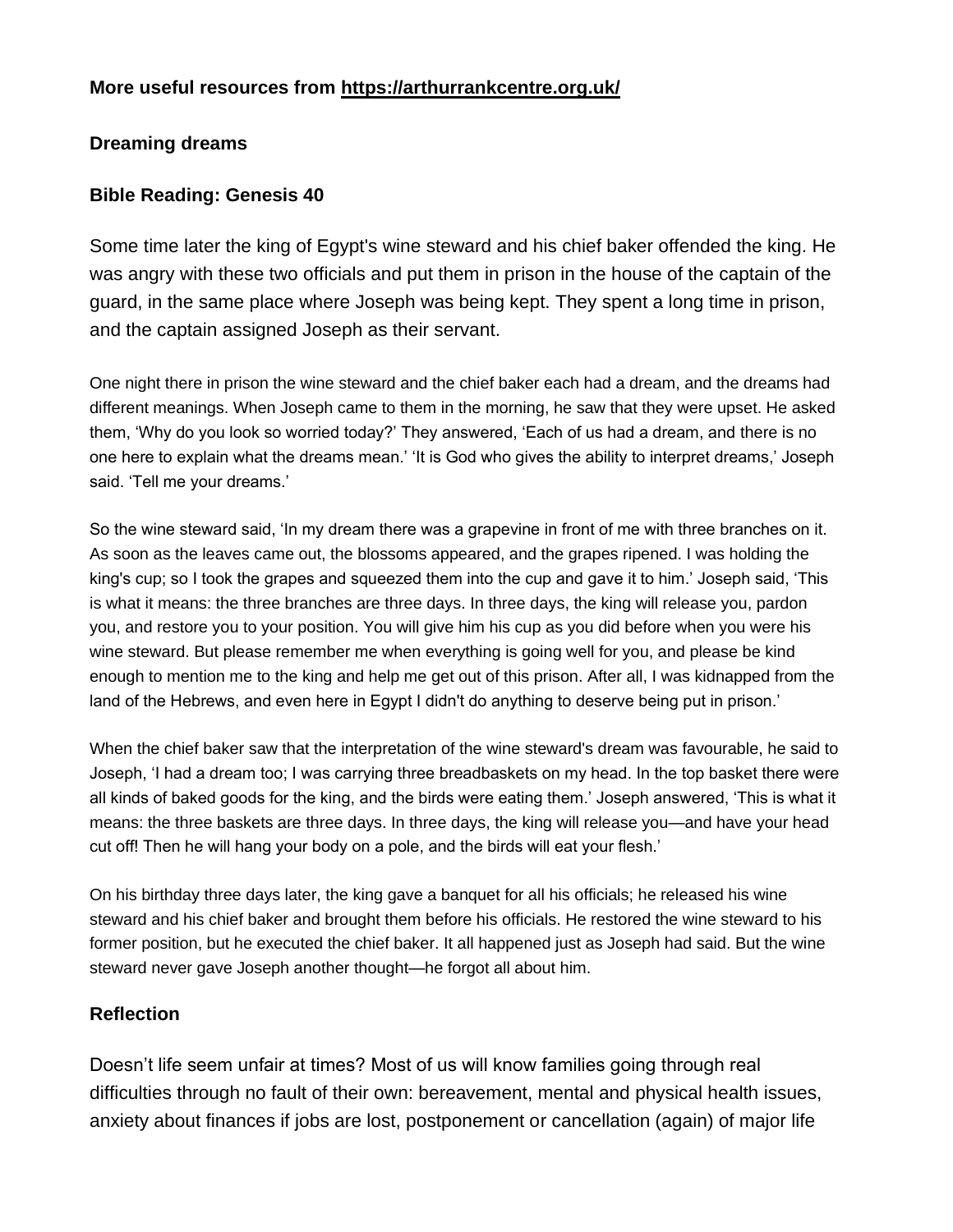events such as weddings, youngsters about to set off in life full of hope and having it all snatched away. It would be easy to fall into despair, but although we can't always change our circumstances, we can think again about our attitudes and responses.

The lectionary has been taking us through the ups and downs of Joseph's life, and when we meet hm today he has already been in prison in Egypt for some time on a trumped-up charge. Even in this situation, despite the unfairness and injustice of his confinement, he knows God's presence. His attitude and obvious capability led to him being given responsibility for others, and it would have been something of an honour to be in charge of the care of these two important court officials. Instead of bewailing his own condition (although he does refer to it when appropriate), he notices the anxiety of the baker and wine steward and is concerned enough about their well-being to enquire what the problem is and to listen to their stories.

Dreams had major significance in Egyptian culture of the time as messages from gods or demons. The two strange dreams really troubled the officials at a time when they had no access to the usual court interpreters. Imagine their surprise when Joseph claimed that God gave him the ability to interpret and was able to tell them the meaning of their dreams. We understand dreams differently today, but God can still speak to us directly through both dreams and the working of our sub-consciousness. And we also speak of our 'dreams' or hopes for a better world as we think about rebuilding after current crises. What will that better world look like and where can we influence attitudes and policy in a positive direction, so that the future is more closely aligned to God's priorities?

One further reflection from the reading: the chief steward forgot about his experience in prison for two years. What must that time have felt like for Joseph? But in God's timing, it meant that he was in the right position when Pharaoh too had a problem with his dreams. We need to hold onto and remember what we are learning at this time. It is all too easy to hold onto God in the difficulties and depths, but then to forget our dependence on him when things return to 'normal.' The Bible is full of calls to remember: remember God's goodness, remember how he led you, remember what you were, and what you are now in his grace.

# **Prayer**

On 9 August, the Church of England lectionary remembered Mary Sumner, who founded the Mothers' Union in 1876 to share Christ's love through a support network for families. She wrote this prayer for members and used it herself every day:

All this day, O Lord, let me touch as many lives as possible for thee; and every life I touch, do thou by thy Spirit quicken, whether through the word I speak, the prayer I breathe, or the life I live. Amen